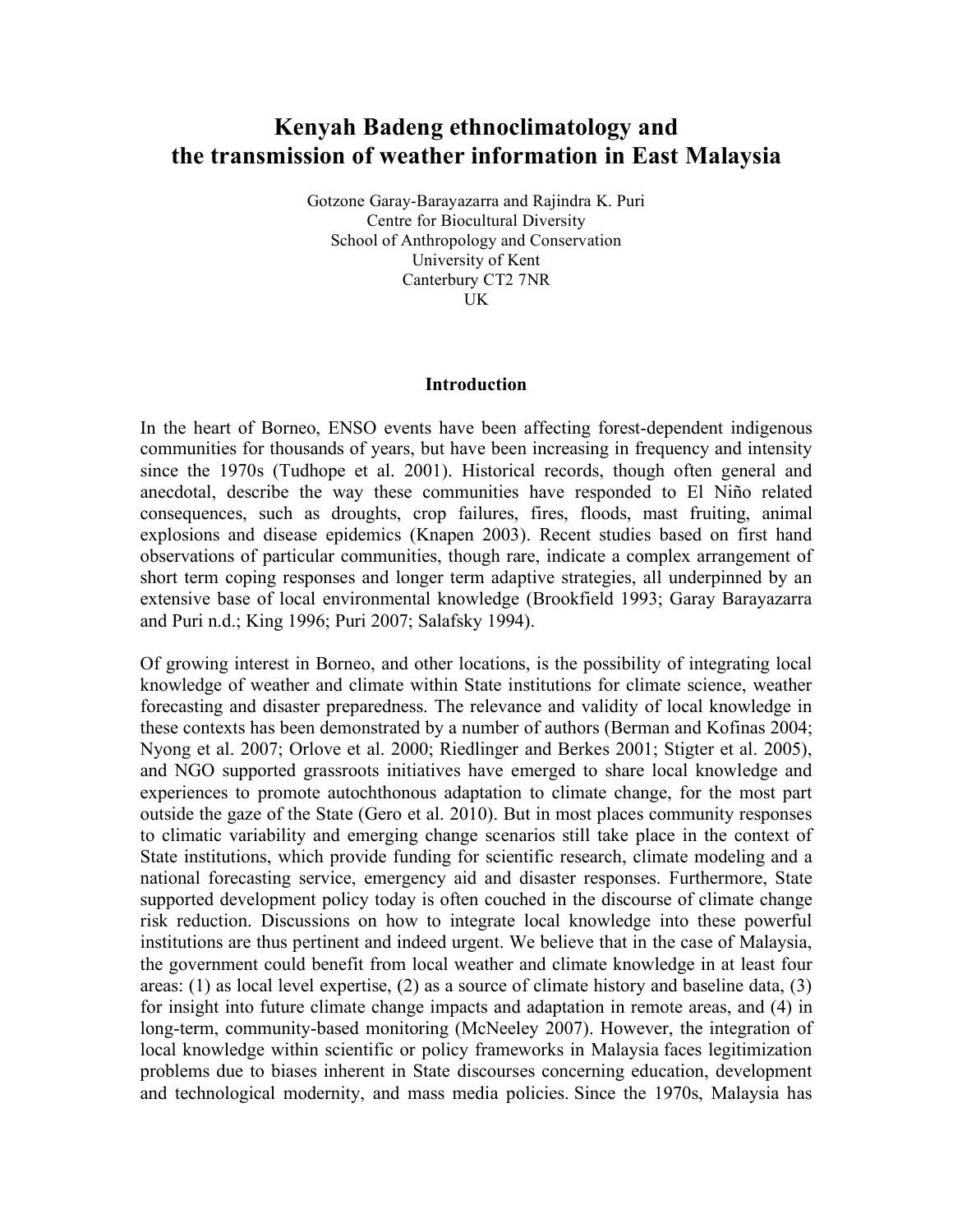been strengthening Western science and technology teaching to better capture potential benefits from globalization (UNDP-M 2010). However, its education policies have been accused of having an assimilationist agenda, promoting ethnic Malay interests (Brown 2007) at the expense of ethnic Indian, Chinese and non Malay indigenous groups. The 1996 Education Act, which abolishes the right to use, teach and develop the mother tongues of Malaysian ethnic communities at state schools, has been blamed for the rupture of communication between children and parents and grandparents (Rovillos 1999). Also, in some cases, this Act has been perceived by minority indigenous peoples as both an attempt to eliminate their knowledge systems and socio-cultural integrity, and ultimately to diminish acknowledgment of their resource management and human rights under national or international legal protocols (Ma Rhea 2002).

Thus, despite a global discourse advocating greater 'participation' and incorporation of 'local knowledge' in the policy domains of development, conservation and now adaptation to climate change, we argue that existing institutional conditions in Malaysia inevitably dis-incentivise the incorporation of local people and knowledge in the governmental planning process for disaster preparedness, response and mitigation.

We discuss these institutional and political constraints and develop our argument through several sections: (1) introductions to El Niño in Borneo and (2) Kenyah Badeng farming communities; (3) an analysis of the knowledge underpinning traditional forecasting techniques; (4) a summary of Kenyah Badeng perceptions of and responses to climatic variability, and (5) a set of propositions on the way this local knowledge operates in the socio-political-economic context of the Malaysian state.

## **References**

Berman, M., and G. Kofinas. 2004. Hunting for models: Rational choice and grounded approaches to analyzing climate effects on subsistence hunting in an Artic community. *Ecological Economics* 49:31-46.

Brookfield, H., and Y. Byron. Editors. 1993. *South-East Asia´s environmental future: The search for sustainability*. Singapore & Tokyo: Oxford University Press and United Nations Universtity Press.

Brown, G. K. 2007. Making ethnic citizens: The politics and practice of education in Malaysia. *International Journal of Educational Development* 27:318-330.

Garay-Barayazarra, G., and R. K. Puri. n.d. Smelling the monsoon: Senses and traditional weather forecasting knowledge among the Kenyah Badeng farmers of Sarawak, East Malaysia. *Indian Journal of Traditional Knowledge*.

Gero, A., K. Méheux, and D. Dominey-Howes. 2010. *Disaster risk reduction and climate change adaptation in the Pacific: The challenge of integration*: University of New South Wales (UNSW) Australian Tsunami Research Centre & Natural Hazards Research Laboratory (ATRC-NHRL).